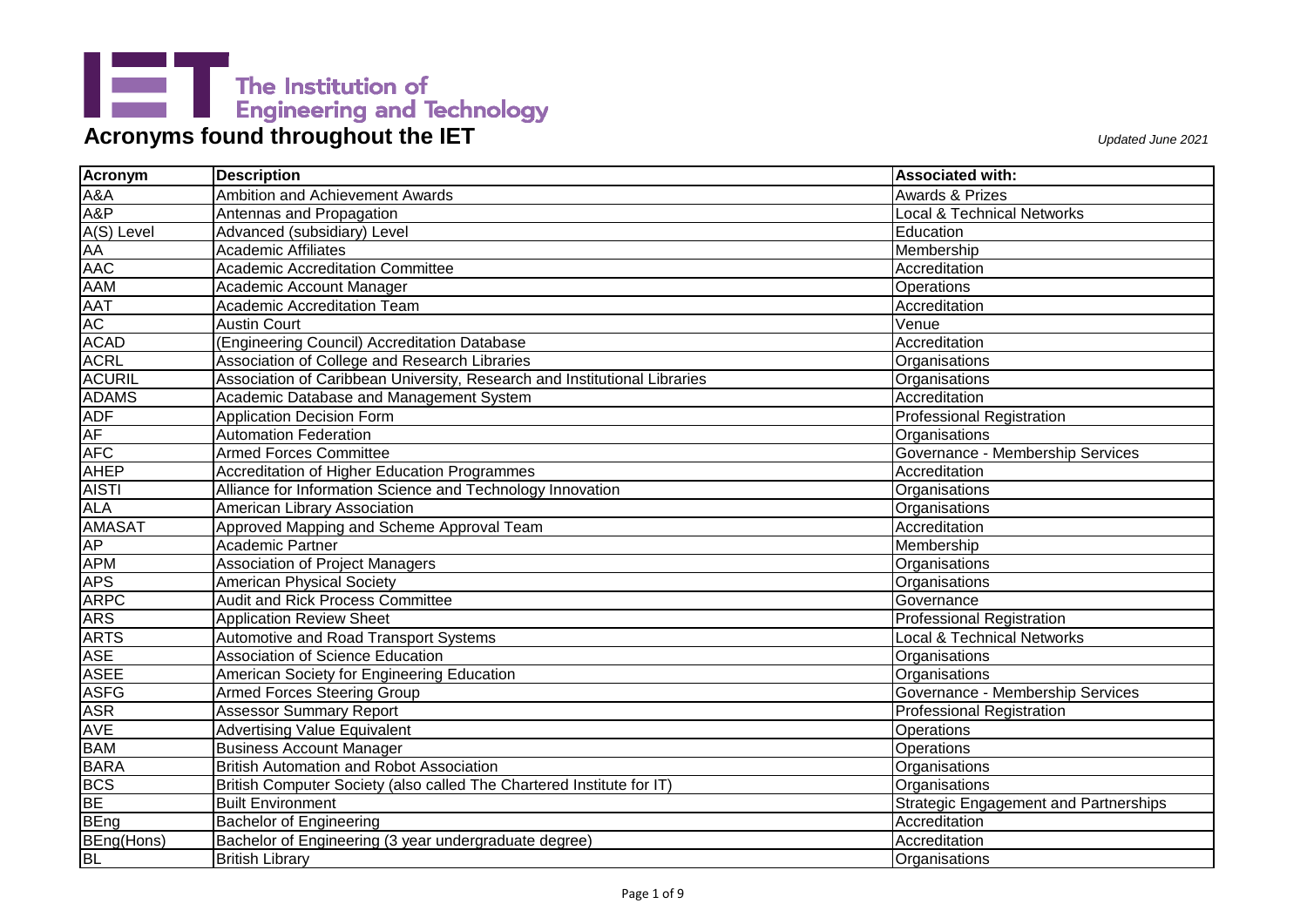| <b>Acronym</b>    | <b>Description</b>                                            | <b>Associated with:</b>          |
|-------------------|---------------------------------------------------------------|----------------------------------|
| <b>BPE</b>        | <b>Business Process Engineering</b>                           | Operations                       |
| <b>BSc</b>        | <b>Bachelor of Science</b>                                    | Accreditation                    |
| <b>BSc(Hons)</b>  | Bachelor of Science with Honours                              | Accreditation                    |
| <b>BSI</b>        | <b>British Standards Institution</b>                          | Organisations                    |
| <b>BSI Online</b> | <b>British Standards Institution Online Portal</b>            | Resources                        |
| <b>BTEC</b>       | <b>Business and Technology Education Council</b>              | Organisations                    |
| CA                | Career Advantage                                              | Membership                       |
| <b>CAT</b>        | Council Agenda Team                                           | Governance                       |
| <b>CATS</b>       | <b>Credit Accumulation and Transfer System</b>                | Accreditation                    |
| $\overline{cc}$   | <b>Communities Committee</b>                                  | Governance - Communities         |
| CC-A              | <b>Americas Communities Committee</b>                         | Governance - Communities         |
| CC-AP             | Asia Pacific Communities Committee                            | Governance - Communities         |
| <b>CCDA</b>       | <b>Cisco Certified Design Associate</b>                       | <b>Professional Registration</b> |
| <b>CC-EMEA</b>    | Europe, Middle East and Africa Communities Committee          | Governance - Communities         |
| <b>CCENT</b>      | Cisco Certified Entry Networking Technician                   | <b>Professional Registration</b> |
| <b>CCIP</b>       | Cisco Certified Internetwork Professional                     | <b>Professional Registration</b> |
| <b>CCNA</b>       | Cisco Certified Network Associate                             | <b>Professional Registration</b> |
| <b>CCNP</b>       | <b>Cisco Certified Network Professional</b>                   | Professional Registration        |
| CC-SA             | South Asia Communities Committee                              | Governance - Communities         |
| CC-TN             | <b>Technical Network Communities Committee</b>                | Governance - Communities         |
| <b>CC-UK</b>      | <b>UK Communities Committee</b>                               | Governance - Communities         |
| <b>CDL</b>        | California Digital Library                                    | Organisations                    |
| CEng              | <b>Chartered Engineer</b>                                     | <b>Professional Registration</b> |
| <b>CES</b>        | <b>Chief Executive and Secretary</b>                          | Operations                       |
| CIC               | <b>Council of Independent Colleges</b>                        | Organisations                    |
| <b>CIRED</b>      | Congrès international des réseaux électriques de distribution | Events                           |
|                   | (International Conference on Electrical Distribution)         |                                  |
| <b>CISTI</b>      | Canada Institute for Scientific and Technical Information     | Organisations                    |
| <b>CITP</b>       | Chartered Information Technology Professional                 | <b>Professional Registration</b> |
| <b>CLA</b>        | Canadian Library Association                                  | Organisations                    |
| CM                | <b>Community Manager</b>                                      | Operations                       |
| CM                | Career Manager                                                | Resources                        |
| <b>CMI</b>        | Chartered Management Institute                                | Organisations                    |
| <b>CNNA</b>       | <b>Cisco Certified Network Associate</b>                      | Membership                       |
| <b>CNNP</b>       | <b>Cisco Certified Network Professional</b>                   | Membership                       |
| <b>COP</b>        | Code of Practice                                              | <b>Operations</b>                |
| <b>COPPUL</b>     | Council of Prairie and Pacific University Libraries           | Organisations                    |
| <b>COSHH</b>      | Control of Substances Hazardous to Health                     | <b>Operations</b>                |
| CP                | <b>Corporate Partners</b>                                     | Membership                       |
| <b>CPD</b>        | Continuing Professional Development                           | <b>Professional Development</b>  |
| <b>CPM</b>        | Corporate Performance Management                              | <b>Operations</b>                |
| <b>CRC</b>        | <b>Communities Resourcing Committee</b>                       | Governance - Communities         |
| <b>CREPUQ</b>     | Conference of Rectors and Principals of Quebec Universities   | Organisations                    |
| <b>CRM</b>        | <b>Customer Relationship Management</b>                       | <b>Operations</b>                |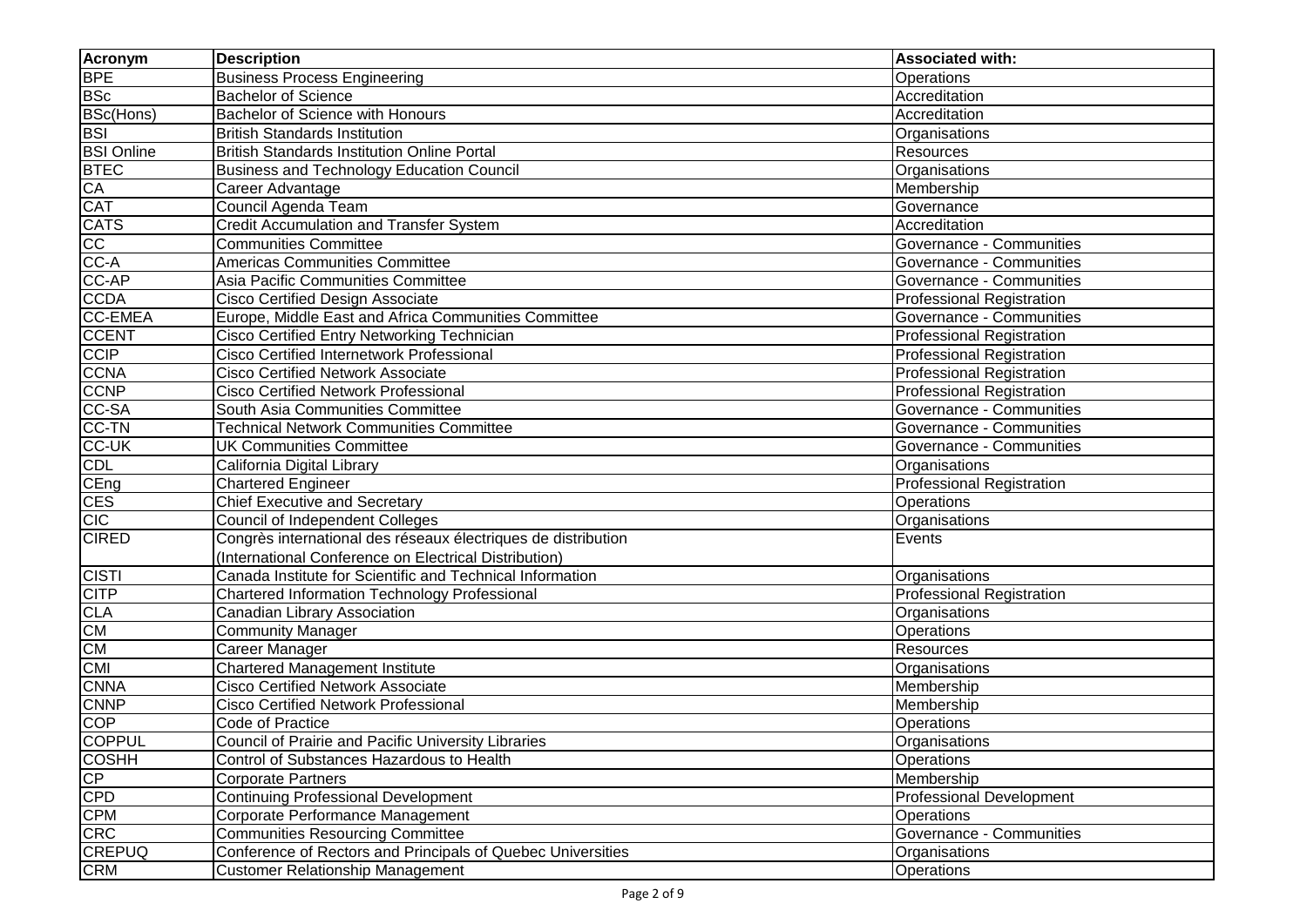| <b>Acronym</b>     | <b>Description</b>                                               | <b>Associated with:</b>               |
|--------------------|------------------------------------------------------------------|---------------------------------------|
| <b>CTP</b>         | Career Transition Partnership                                    | Membership                            |
|                    | <b>Communities Volunteer Conference</b>                          | <b>Local &amp; Technical Networks</b> |
| CVC<br>D&P         | Design and Production                                            | Sector                                |
| D&T                | Design and Technology                                            | Sector                                |
| <b>DAP</b>         | Development Action Plan                                          | Professional Development              |
| <b>DBS</b>         | <b>Disclosure and Barring Service</b>                            | Education                             |
| <b>DDR</b>         | Delegate Day Rate                                                | Events                                |
| DE                 | <b>Direct Entry</b>                                              | Accreditation                         |
| <b>DERS</b>        | Defence Engineering Registration Scheme                          | Membership                            |
| DfT                | Department for Education                                         | Education                             |
| <b>DJS</b>         | Diamond Jubilee Scholarships                                     | <b>Awards &amp; Prizes</b>            |
| DL<br>DM           | <b>Decision Letter</b>                                           | Accreditation                         |
|                    | Duty Manager                                                     | Venue                                 |
| <b>DPC</b>         | <b>Draft for Public Comment</b>                                  | Operations                            |
|                    | Developments in Power System Protection                          | Events                                |
|                    | <b>Enhancement and Enrichment (Activities)</b>                   | Education                             |
| DPSP<br>E&E<br>E&T | Engineering & Technology magazine                                | Membership                            |
|                    | <b>Education Ambassador</b>                                      | Education - volunteer role            |
| EA<br>EA           | Engineers Australia                                              | Organisations                         |
| EAB                | <b>Engineering Advisory Board</b>                                | Accreditation                         |
| <b>EAP</b>         | <b>Enhanced Academic Partner</b>                                 | Membership                            |
| EBacc              | <b>English Baccalaureate</b>                                     | Education                             |
| EC                 | <b>Engineering Council</b>                                       | Organisations                         |
| <b>ECA</b>         | <b>Electrical Contractors Association</b>                        | Organisations                         |
| <b>ECEDHA</b>      | Electrical and Computer Engineering Department Heads Association | Organisations                         |
| ECOC               | European Conference on Optical Communications                    | Events                                |
| <b>ECT</b>         | <b>Electronics and Communications Technology</b>                 | Education                             |
| EEF                | <b>Education Endowment Foundation</b>                            | Organisations                         |
| <b>EEGS</b>        | <b>Engineering Education Grant Scheme</b>                        | Education                             |
| <b>EFTF</b>        | European Frequency and Time Forum                                | Events                                |
| E1                 | Energy Institute                                                 | Organisations                         |
| EIL                | Experience in Lieu                                               | <b>Professional Development</b>       |
| <b>EM</b>          | Electromagnetics                                                 | <b>Local &amp; Technical Networks</b> |
| <b>EMF</b>         | <b>Engineering Mobility Forum</b>                                | Organisations                         |
| EngDip             | <b>Engineering Diploma</b>                                       | Education                             |
| EngTech            | <b>Engineering Technician</b>                                    | <b>Professional Registration</b>      |
| EO<br>EP           | <b>Education Officer</b>                                         | Education - volunteer role            |
|                    | <b>Enterprise Partner</b>                                        | Membership                            |
| <b>EPA</b>         | <b>End Point Assessor</b>                                        | Accreditation                         |
| <b>ERS</b>         | <b>Educational Requirement Satisfied</b>                         | <b>Professional Registration</b>      |
| <b>EuCAP</b>       | European Conference on Antennas and Propagation                  | Events                                |
| Eur Ing            | European Engineer                                                | <b>Professional Registration</b>      |
| <b>EurAAP</b>      | European Association on Antennas and Propagation                 | Organisations                         |
| <b>EV</b>          | <b>Engineering Village</b>                                       | Resources                             |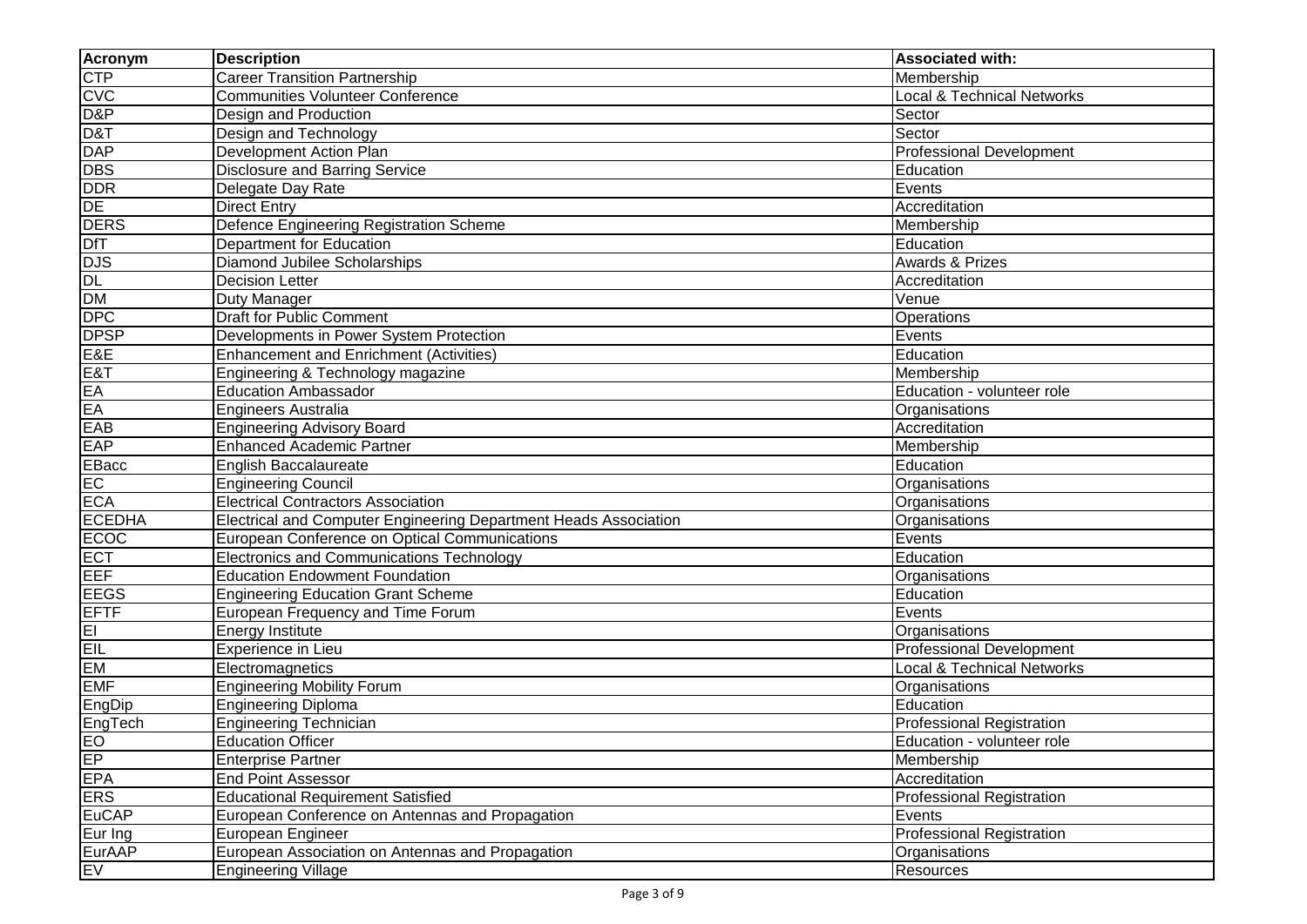| <b>Acronym</b>              | <b>Description</b>                                                                       | <b>Associated with:</b>               |
|-----------------------------|------------------------------------------------------------------------------------------|---------------------------------------|
| <b>EYE</b>                  | <b>European Young Engineers</b>                                                          | Organisations                         |
| <b>EYF</b>                  | <b>Engineering Your Future</b>                                                           | Education                             |
| <b>EYFS</b>                 | Early Years Foundation Stage                                                             | Education                             |
| <b>FCLA</b>                 | Florida Consortia for Library Automation                                                 | Organisations                         |
| FD and FD(Eng)              | <b>Foundation Degree</b>                                                                 | Accreditation                         |
| FE                          | <b>Further Education</b>                                                                 | Accreditation                         |
| <b>FEANI</b>                | European Federation of National Engineering Associations                                 | Organisations                         |
| <b>FEDLINK</b>              | United States Federal Libraries                                                          | Organisations                         |
| <b>FHEQ</b>                 | The framework for higher education qualifications in England, Wales and Northern Ireland | Accreditation                         |
| <b>FIC</b>                  | <b>Finance and Investment Committee</b>                                                  | Governance                            |
| <b>FIET</b>                 | Fellow of the Institution of Engineering and Technology                                  | Membership                            |
| Form E                      | Extension of accreditation request form                                                  | Accreditation                         |
| <b>FSM</b>                  | Free School Meals                                                                        | Education                             |
| <b>FTE</b>                  | <b>Full Time Equivalent</b>                                                              | Operations                            |
| GA<br>GCGI<br>GCSE          | Graduate Advantage                                                                       | Membership                            |
|                             | Graduateship of City and Guilds                                                          | Professional Registration             |
|                             | General Certificate of Secondary Education                                               | Education                             |
|                             | Engineering Development Trust Scheme for Lower Secondary Students                        | Education                             |
| GO4SET<br>GPA               | <b>Grade Point Average</b>                                                               | Accreditation                         |
| <b>GSA</b>                  | Global Semiconductor Alliance                                                            | Organisations                         |
| H&S                         | <b>Health and Safety</b>                                                                 | Operations                            |
| <b>HCP</b>                  | <b>Healthcare Partner</b>                                                                | Membership                            |
| <b>HE</b>                   | <b>Higher Education</b>                                                                  | Education                             |
| <b>HEFCE</b>                | Higher Education Funding Council for England                                             | Organisations                         |
| <b>HEI</b>                  | <b>Higher Education Institution</b>                                                      | Accreditation                         |
| <b>HKIE</b>                 | Hong Kong Institution of Engineers                                                       | Organisations                         |
| <b>HNC</b>                  | <b>Higher National Certificate</b>                                                       | Education                             |
| <b>HND</b>                  | <b>Higher National Diploma</b>                                                           | Education                             |
| <b>HonFIET</b>              | Honorary Fellow of the Institution of Engineering and Technology                         | Membership                            |
| <b>HTN</b>                  | <b>Healthcare Technology Network</b>                                                     | <b>Local &amp; Technical Networks</b> |
| <b>HVET</b>                 | High Voltage Engineering and Testing                                                     | Resources                             |
| <b>IAG</b>                  | Information, Advice and Guidance (Careers)                                               | Education                             |
| IB                          | International Baccalaureate                                                              | Education                             |
| <b>IBC</b>                  | <b>International Broadcasting Convention</b>                                             | Events                                |
| <b>ICE</b>                  | Institution of Civil Engineers                                                           | Organisations                         |
| <b>IChemE</b>               | Institution of Chemical Engineers                                                        | Organisations                         |
|                             | Information and Communication Technology Technician                                      | <b>Professional Registration</b>      |
| ICTTech<br>ID<br>IDL<br>IEE | Inspec Direct                                                                            | Resources                             |
|                             | <b>IET Digital Library</b>                                                               | Resources                             |
|                             | Institution of Electrical Engineers                                                      | Organisations                         |
| <b>TEEE</b>                 | Institute of Electrical and Electronics Engineers                                        | Organisations                         |
| <b>IEEIE</b>                | Institution of Electrical and Electronic Incorporated Engineers                          | Organisations                         |
| E                           | Institution of Engineers India                                                           | Organisations                         |
| <b>IEng</b>                 | <b>Incorporated Engineer</b>                                                             | <b>Professional Registration</b>      |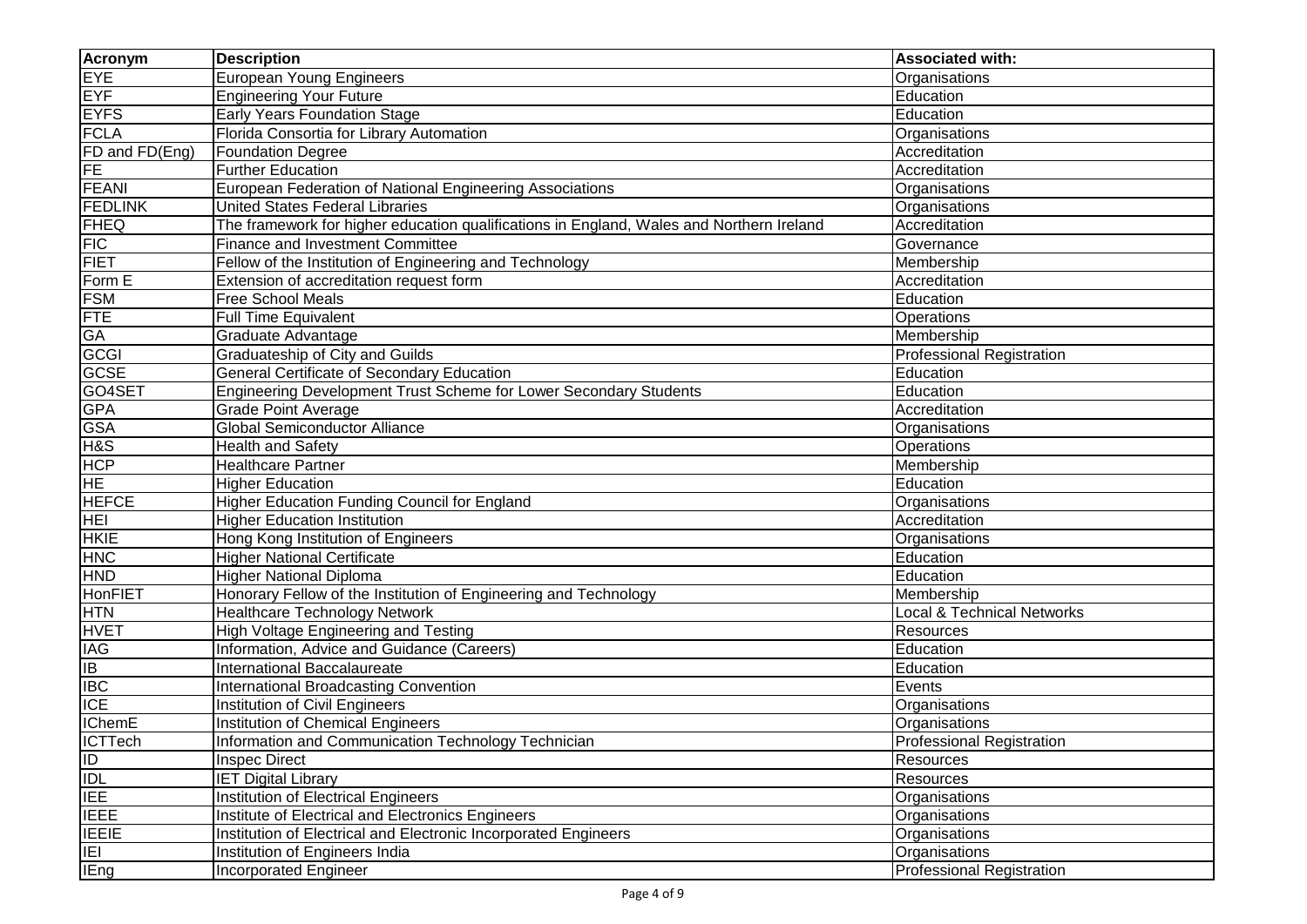| <b>Acronym</b>                         | <b>Description</b>                                                | <b>Associated with:</b>                    |
|----------------------------------------|-------------------------------------------------------------------|--------------------------------------------|
| <b>IERE</b>                            | <b>Institution of Electronic and Radio Engineers</b>              | Organisations                              |
| $\overline{\mathbb{F}}$                | <b>Inquiry Form</b>                                               | Professional Registration                  |
| <b>IFLA</b>                            | International Federation of Library Associations and Institutions | Organisations                              |
| <b>IGCSE</b>                           | International General Certificate of Secondary Education          | Education                                  |
| <b>IGEM</b>                            | Institute of Gas Engineers & Managers                             | Organisations                              |
| $\frac{\mathsf{IIE}}{\mathsf{ILL}}$    | Institution of Incorporated Engineers                             | Organisations                              |
|                                        | Inter-Library Loan                                                | Resources                                  |
| <b>IMechE</b>                          | <b>Institution of Mechanical Engineers</b>                        | Organisations                              |
| <b>IMfgE</b>                           | Institution of Manufacturing Engineers                            | Organisations                              |
| <b>INT</b>                             | Interview Report Form                                             | <b>Professional Registration</b>           |
| IntET                                  | <b>International Engineering Technologist</b>                     | <b>Professional Registration</b>           |
| <b>IntPE</b>                           | <b>International Professional Engineer</b>                        | <b>Professional Registration</b>           |
|                                        | Institute of Physics                                              | Organisations                              |
| $\frac{10P}{IPD}$                      | <b>Initial Professional Development</b>                           | <b>Professional Development</b>            |
| <b>IPRA</b>                            | International Professional Registration Advisor                   | Professional Registration - volunteer role |
| <b>IProdE</b>                          | Institution of Production Engineers                               | Organisations                              |
| $\overline{R}$                         | <b>Industry Representative</b>                                    | Professional Registration - volunteer role |
|                                        | Industrial Revolution 4.0 Technical Network                       | Local & Technical Networks                 |
| IR4.0 TN<br>IRSE<br>IRST<br>ISA<br>ISI | Institution of Railway Signal Engineers                           | Organisations                              |
|                                        | Ionospheric Radio Systems and Techniques                          | Events                                     |
|                                        | International Society of Automation                               | Organisations                              |
|                                        | Institute for Scientific Information                              | Organisations                              |
| <b>ITE</b>                             | <b>Initial Teacher Education</b>                                  | Education                                  |
| <b>ITP</b>                             | Institute of Telecommunications Professionals                     | Organisations                              |
| <b>ITSM</b>                            | Information Technology Service Management                         | <b>Professional Registration</b>           |
| $\Pi$                                  | <b>Initial Teacher Training</b>                                   | Education                                  |
| JIB                                    | Joint Industry Board                                              | Organisations                              |
| JIG<br>KIS<br>KS2<br>KS2               | Joint Institutions Group North West                               | Organisations                              |
|                                        | <b>Key Information Sets</b>                                       | Accreditation                              |
|                                        | Key Performance Indicator                                         | Operations                                 |
|                                        | Key Stage 1 (5-7 year olds)                                       | Education                                  |
|                                        | Key Stage 2 (8-11 year olds)                                      | Education                                  |
| KS3                                    | Key Stage 3 (12-14 year olds)                                     | Education                                  |
| KS4                                    | Key Stage 4 (15-16 year olds                                      | Education                                  |
| <b>KSSB</b>                            | Knowledge Services and Solutions Board                            | Governance - Main Board                    |
| <b>KYC</b>                             | Know Your Customer - Customer Database Project                    | Operations                                 |
|                                        | Loughborough Antennas and Propagation Conference                  | Events                                     |
| LAPC<br>LCGI                           | Licentiateship of City and Guilds Institute                       | <b>Professional Registration</b>           |
|                                        | Local Network                                                     | <b>Local &amp; Technical Networks</b>      |
| LN<br>LNM                              | Local Network Manager                                             | Operations                                 |
| LO<br>LOM                              | Learning Outcomes                                                 | Accreditation                              |
|                                        | Library Only Membership                                           | Resources                                  |
| <b>MAT</b>                             | Multi-Academy Trust                                               | Education                                  |
| <b>MBF</b>                             | Mentoring and Befriending Foundation                              | Organisations                              |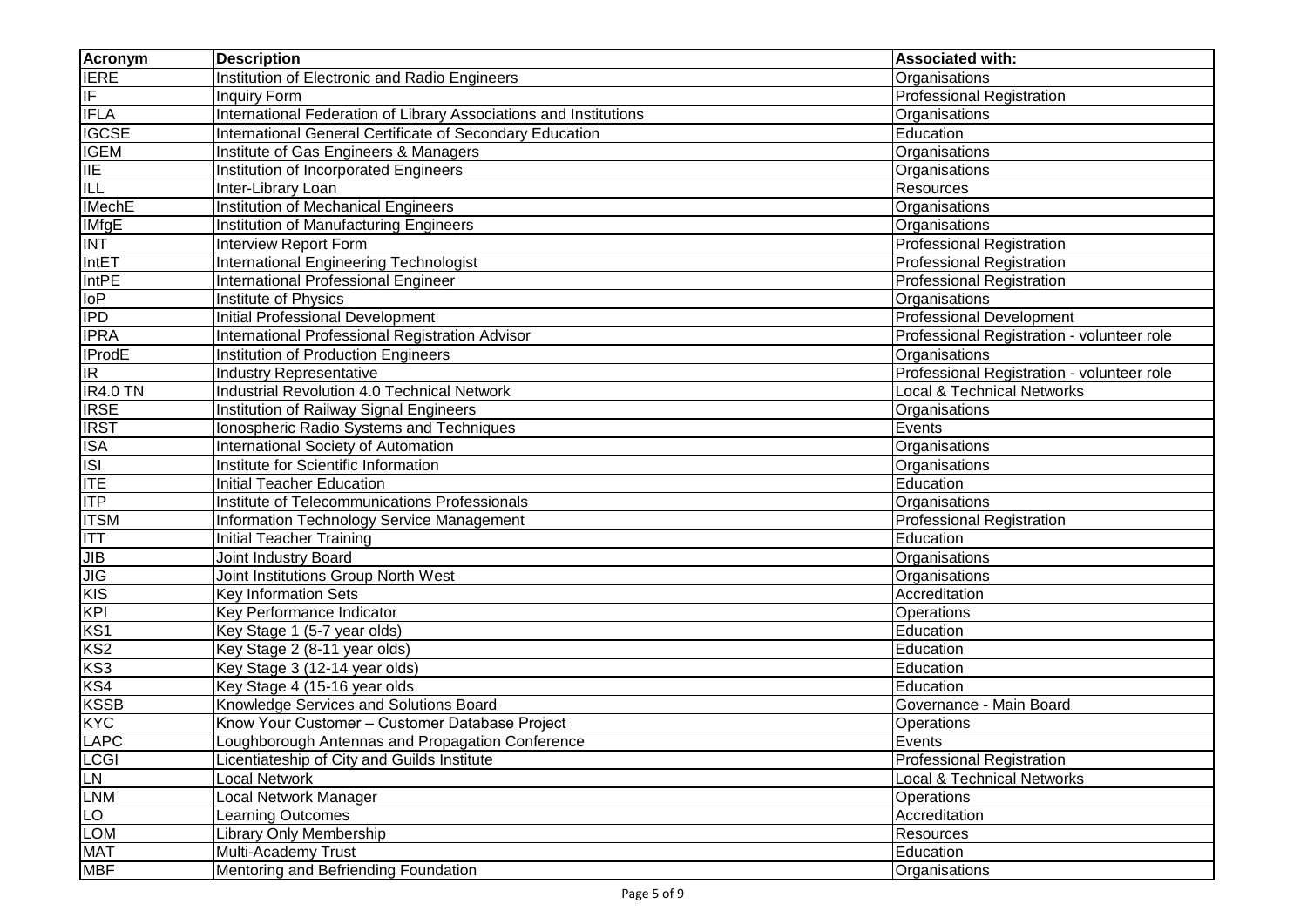| <b>Acronym</b>  | <b>Description</b>                                                    | <b>Associated with:</b>               |
|-----------------|-----------------------------------------------------------------------|---------------------------------------|
| <b>MBSE</b>     | Model-Based Systems Engineering                                       | <b>Professional Development</b>       |
| <b>MCGI</b>     | Membership of City and Guilds                                         | <b>Professional Registration</b>      |
| <b>MCS</b>      | Member and Customer Services                                          | Operations                            |
| <b>MDC</b>      | Membership Development Coordinator                                    | Operations                            |
| <b>MDE</b>      | Membership Development Executive                                      | Operations                            |
| MEng            | Master of Engineering (4 year undergraduate degree).                  | Accreditation                         |
| MEng            | Master of Engineering                                                 | <b>Professional Registration</b>      |
| MEng(Hons)      | Master of Engineering with Honours (4 year undergraduate degree).     | Accreditation                         |
| <b>MGM</b>      | Member get member                                                     | Membership                            |
| MI              | Member Invitation                                                     | Membership                            |
| <b>MIET</b>     | Member of the Institution of Engineering and Technology               | Membership                            |
| <b>MN</b>       | Member News - membership magazine                                     | Membership                            |
| <b>MODAF</b>    | Ministry of Defence Architecture Framework                            | <b>Professional Development</b>       |
| <b>MoR</b>      | Management of Risk                                                    | Operations                            |
| MoU             | Memorandum of Understanding                                           | Operations                            |
| <b>MPDB</b>     | Membership and Professional Development Board                         | Governance - Main Board               |
| <b>MSc</b>      | Master of Science (1 year postgraduate degree).                       | Accreditation                         |
| <b>MSci</b>     | Master of Science (4 year undergraduate degree - integrated)          | Accreditation                         |
| <b>MSP</b>      | <b>Managing Successful Programmes</b>                                 | <b>Professional Development</b>       |
| <b>NAEST</b>    | National Archive of Electrical Science and Technology                 | Resources                             |
| <b>NARIC</b>    | National Academic Recognition Information Centre                      | Organisations                         |
| NC              | <b>National Curriculum</b>                                            | Education                             |
| <b>NDM</b>      | National Development Manager                                          | Operations                            |
| <b>NEPC</b>     | National Engineering Policy Centre                                    | Organisations                         |
| <b>NERL</b>     | North East Research Libraries Consortium                              | Organisations                         |
| <b>NICEIC</b>   | National Inspection Council for Electrical Installation Contracting   | Organisations                         |
| <b>NQF</b>      | <b>National Qualifications Framework</b>                              | <b>Professional Registration</b>      |
| <b>NSC</b>      | Nominations and Succession Committee                                  | Governance                            |
| NVQ / SVQ       | National Vocational Qualification / Scottish Vocational Qualification | Education                             |
| <b>NYLINK</b>   | New York Libraries                                                    | Organisations                         |
| $\overline{OC}$ | On Campus                                                             | Local & Technical Networks            |
| <b>OCUL</b>     | <b>Ontario Council of University Libraries</b>                        | Organisations                         |
| <b>OPAC</b>     | Online Public Access Catalogue                                        | Resources                             |
| OSCEng          | Occupational Standards Council for Engineering                        | Organisations                         |
| PA              | <b>Public Affairs</b>                                                 | <b>Public Relations</b>               |
| <b>PAEN</b>     | Particle Accelerator Enginering Network                               | <b>Local &amp; Technical Networks</b> |
| <b>PARN</b>     | Professional Associations Research Network                            | Organisations                         |
| <b>PATW</b>     | <b>Present Around the World</b>                                       | <b>Awards &amp; Prizes</b>            |
| PD              | <b>Professional Development</b>                                       | <b>Professional Development</b>       |
| <b>PDAC</b>     | Professional Development Advisory Committee                           | Governance - Professional Development |
| <b>PDAP</b>     | Professional Development Partnership                                  | Organisations                         |
| <b>PDOC</b>     | <b>Professional Development Operations Committee</b>                  | Governance - Professional Developmn   |
| <b>PDP</b>      | Professional Development Plan                                         | <b>Professional Development</b>       |
| <b>PDR</b>      | Professional Development Record                                       | <b>Professional Development</b>       |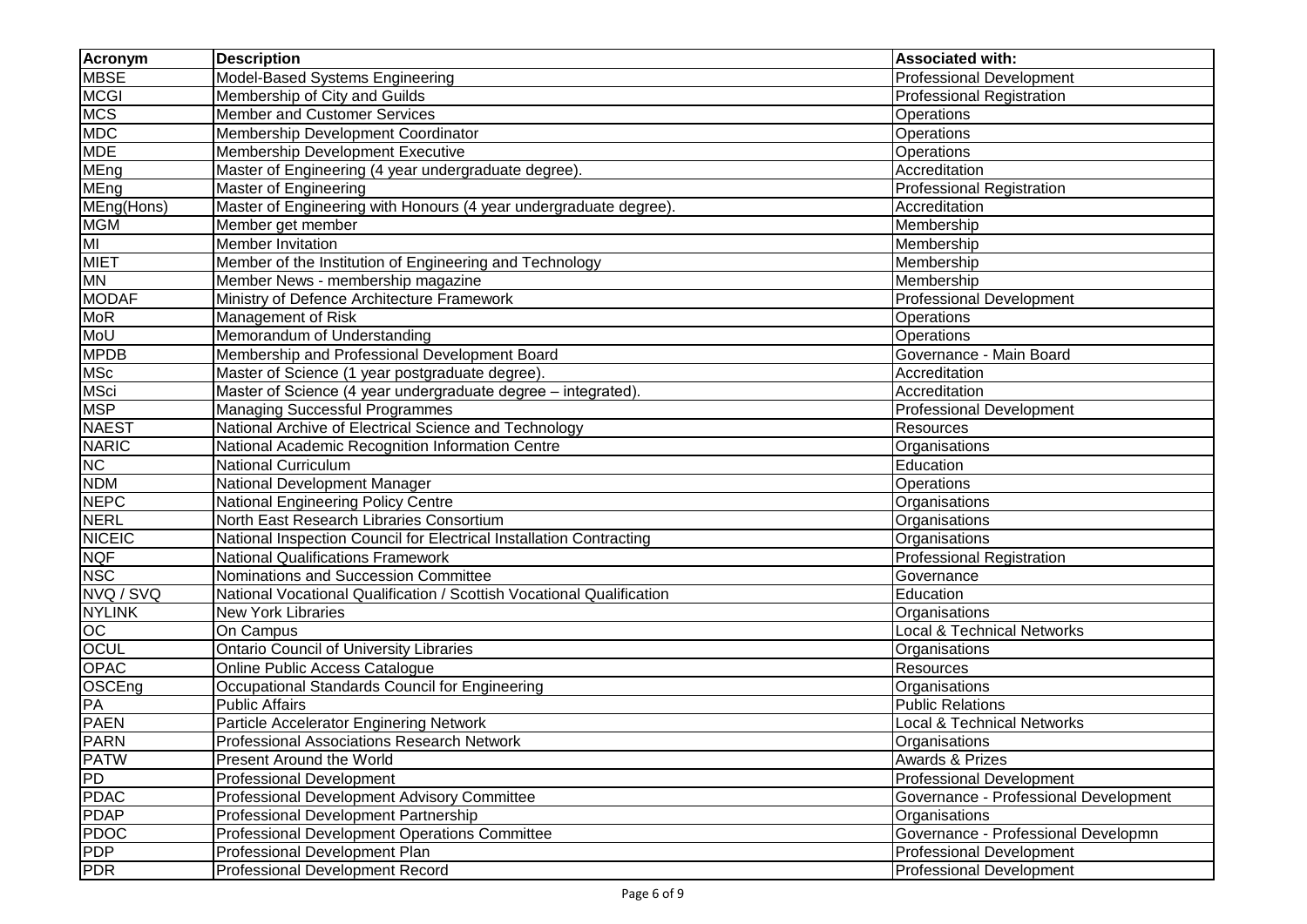| <b>Acronym</b>                                  | <b>Description</b>                                 | <b>Associated with:</b>                    |
|-------------------------------------------------|----------------------------------------------------|--------------------------------------------|
| PEF                                             | Professional Engineering Framework                 | <b>Professional Registration</b>           |
| PEI                                             | Professional Engineering Institution               | Organisations                              |
| <b>PEMD</b>                                     | Power Electronics, Machines and Drives Conference  | Events                                     |
| PFD                                             | Process Flow Diagram                               | Operations                                 |
| PG                                              | <b>Programmes Group</b>                            | <b>Professional Registration</b>           |
| <b>PGCE</b>                                     | Postgraduate Certificate in Education              | Education                                  |
| <b>PHEE</b>                                     | Professors and Heads of Electrical Engineering     | Accreditation                              |
| <b>PIUG</b>                                     | <b>Patent Information Users Group</b>              | Organisations                              |
| <b>PLTS</b>                                     | Personal Learning and Thinking Skills              | Education                                  |
| <b>PN</b>                                       | <b>Partner News</b>                                | Membership                                 |
|                                                 | Programme of Study                                 | Education                                  |
|                                                 | <b>Public Relations</b>                            | <b>Public Relations</b>                    |
| Pos<br>PR<br>PRA                                | <b>Professional Registration Advisor</b>           | Professional Registration - volunteer role |
| <b>PRI</b>                                      | Professional Registration Interviewer              | Professional Registration - volunteer role |
| PRI                                             | Professional Review Interview                      | Professional Registration - volunteer role |
| PRINCE <sub>2</sub>                             | <b>Projects IN Controlled Environments</b>         | Operations                                 |
| <b>PSHE</b>                                     | Personal, Social and Health Education              | Education                                  |
| <b>PVG</b>                                      | <b>Protecting Vulnerable Groups</b>                | Education                                  |
| $\frac{\overline{\sf QAA}}{\overline{\sf QCF}}$ | <b>Quality Assurance Agency</b>                    | Organisations                              |
|                                                 | <b>Qualifications and Credit Framework</b>         | <b>Professional Registration</b>           |
| QEN                                             | <b>Quantum Engineering Network</b>                 | <b>Local &amp; Technical Networks</b>      |
| QRPD                                            | Qualifying Report on Professional Development      | <b>Professional Registration</b>           |
| QTS                                             | <b>Qualified Teacher Status</b>                    | Education                                  |
| R&D                                             | Research & Development                             | Operations                                 |
| R&SC                                            | <b>Registration and Standards Committee</b>        | Governance - Professional Registration     |
| RAEng                                           | Royal Academy of Engineering                       | Organisations                              |
| RAeS                                            | Royal Aeronautical Society                         | Organisations                              |
| <b>RAMS</b>                                     | <b>Risk Assessment and Method Statement</b>        | Operations                                 |
| <b>RB</b>                                       | <b>Rare Books Collection</b>                       | Resources                                  |
| <b>RC</b>                                       | <b>Remuneration Committee</b>                      | Governance                                 |
| <b>RCO</b>                                      | <b>Registration Coordinator</b>                    | Operations                                 |
| <b>RDM</b>                                      | Regional Development Manager                       | Operations                                 |
| <b>REF</b>                                      | Railway Engineering Forum                          | <b>Local &amp; Technical Networks</b>      |
| <b>REIS</b>                                     | Railway Electrification and Infrastructure Systems | Events                                     |
| <b>REME</b>                                     | Royal Electrical and Mechanical Engineers          | Organisations                              |
| <b>RFM</b>                                      | Radio Frequency and Microwave TN                   | <b>Local &amp; Technical Networks</b>      |
|                                                 | <b>Registration Group</b>                          | Governance - Professional Registration     |
| $\frac{\mathsf{RG}}{\mathsf{RN}}$               | Royal Navy                                         | Organisations                              |
| <b>ROL</b>                                      | Return on Investment                               | <b>Operations</b>                          |
| <b>RPD</b>                                      | Record of Professional Development                 | <b>Professional Registration</b>           |
| <b>RPG</b>                                      | Renewable Power Generation                         | Events                                     |
| <b>RSCS</b>                                     | Railway Signalling and Control Systems             | Events                                     |
| <b>RSSU</b>                                     | <b>Registration and Standards Support Unit</b>     | Operations                                 |
| <b>RST</b>                                      | Registration and Standards Team                    | <b>Operations</b>                          |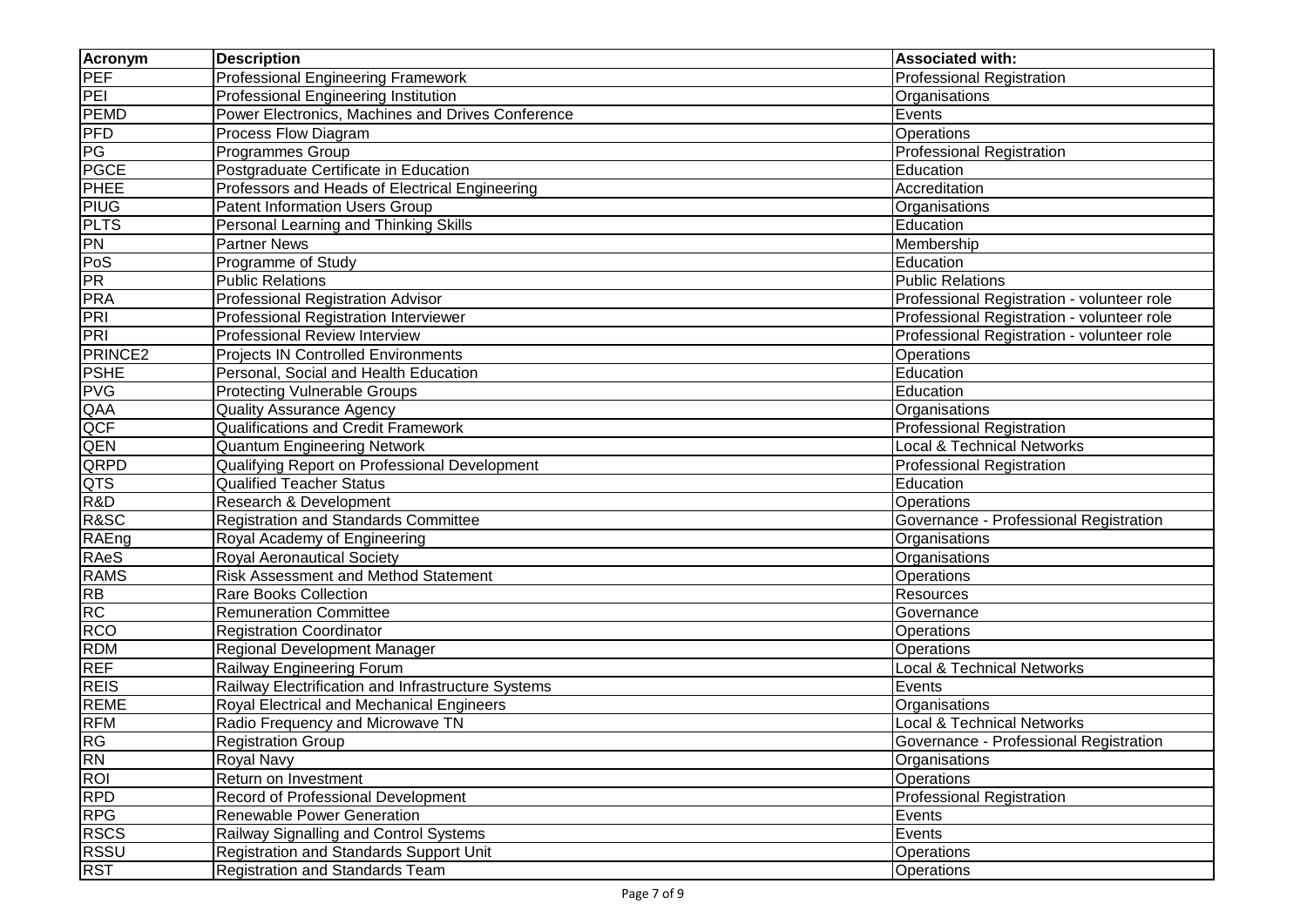| Acronym                  | <b>Description</b>                                                 | <b>Associated with:</b>                      |
|--------------------------|--------------------------------------------------------------------|----------------------------------------------|
| <b>RTDN</b>              | Reliability of Transmission and Distribution Networks              | Events                                       |
| <b>SA</b>                | <b>Sydney Accord</b>                                               | Accreditation                                |
| <b>SAR</b>               | <b>Self-Assessment Report</b>                                      | Accreditation / Professional Development     |
| <b>SAT</b>               | <b>Standard Assessment Test</b>                                    | Education                                    |
| <b>SC MSS</b>            | <b>Special Collections Manuscripts</b>                             | Resources                                    |
| <b>SCELC</b>             | State-wide California Electronic Library Consortium (California)   | Organisations                                |
| <b>SCQF</b>              | <b>Scottish Credit and Qualifications Framework</b>                | <b>Professional Registration</b>             |
| SCS<br>SEP<br>SF<br>SFIA | <b>Safety Critical Systems Course</b>                              | Professional Development                     |
|                          | <b>Strategic Engagement and Partnerships</b>                       | <b>Strategic Engagement and Partnerships</b> |
|                          | SalesForce.com                                                     | System                                       |
|                          | Skills Framework for the Information Age                           | <b>Professional Registration</b>             |
| <b>SLA</b>               | <b>Special Libraries Association</b>                               | Organisations                                |
| <b>SLC</b>               | <b>Science Learning Centre</b>                                     | Education                                    |
| <b>SME</b>               | Small and Medium Sized Enterprises                                 | Organisations                                |
| <b>SP</b>                | Savoy Place                                                        | Venue                                        |
| <b>SPEX</b>              | Sponsorship and Exhibition briefing document                       | Operations                                   |
| <b>SSAR</b>              | Scheme Self-Assessment Report                                      | Accreditation                                |
| <b>SSAT</b>              | Specialist Schools and Academies Trust                             | Organisations                                |
| <b>STEM</b>              | Science, Technology, Engineering and Mathematics                   | Education                                    |
| <b>STEMNET</b>           | Science, Technology, Engineering and Mathematics Network           | Organisations                                |
| <b>STFC</b>              | Science and Technology Funding Council                             | Organisations                                |
| <b>SWOT</b>              | Strengths, Weaknesses, Opportunities and Threats                   | <b>Professional Development</b>              |
| <b>TA</b>                | <b>Teaching Assistant</b>                                          | Education                                    |
| <b>TAP</b>               | <b>Technical Advisory Panel</b>                                    | <b>Local &amp; Technical Networks</b>        |
| <b>TechBacc</b>          | <b>Technical Baccalaureate</b>                                     | Education                                    |
| <b>TMIET</b>             | Technician Member of the Institution of Engineering and Technology | Membership                                   |
| <b>TN</b>                | <b>Technical Network</b>                                           | <b>Local &amp; Technical Networks</b>        |
| <b>ToR</b>               | <b>Terms of Reference</b>                                          | Governance                                   |
| <b>TR</b>                | <b>Technical Report</b>                                            | <b>Professional Registration</b>             |
| TRIZ                     | Theory of Inventive Problem Solving                                | <b>Professional Development</b>              |
| <b>TYP</b>               | Take Your Place                                                    | Fundraising                                  |
| <b>UCAS</b>              | Universities and Colleges Admissions Service                       | Organisations                                |
| UK&U                     | Underpinning Knowledge and Understanding                           | <b>Professional Registration</b>             |
| <b>UKACC</b>             | United Kingdom Automatic Control Council                           | Organisations                                |
| <b>UKMS</b>              | <b>UK Magnetics Society</b>                                        | Organisations                                |
| <b>UK-SPEC</b>           | UK Standard for Professional Engineering Competence                | <b>Professional Registration</b>             |
|                          | <b>University Technical College</b>                                | Organisations                                |
| UTC<br>V&I               | Vision & Imaging                                                   | Local & Technical Networks                   |
| <b>VADER</b>             | Volunteer Access to Data Extract Reports System                    | System                                       |
| <b>VEB</b>               | Volunteer Engagement Board                                         | Governance - Main Board                      |
| <b>VIVA</b>              | Virtual Library of Virginia                                        | <b>Resources</b>                             |
| VL                       | Virtual Library                                                    | Resources                                    |
| <b>VR</b>                | Visit Report                                                       | Accreditation                                |
| <b>VSU</b>               | <b>Volunteer Support Unit</b>                                      | <b>Operations</b>                            |